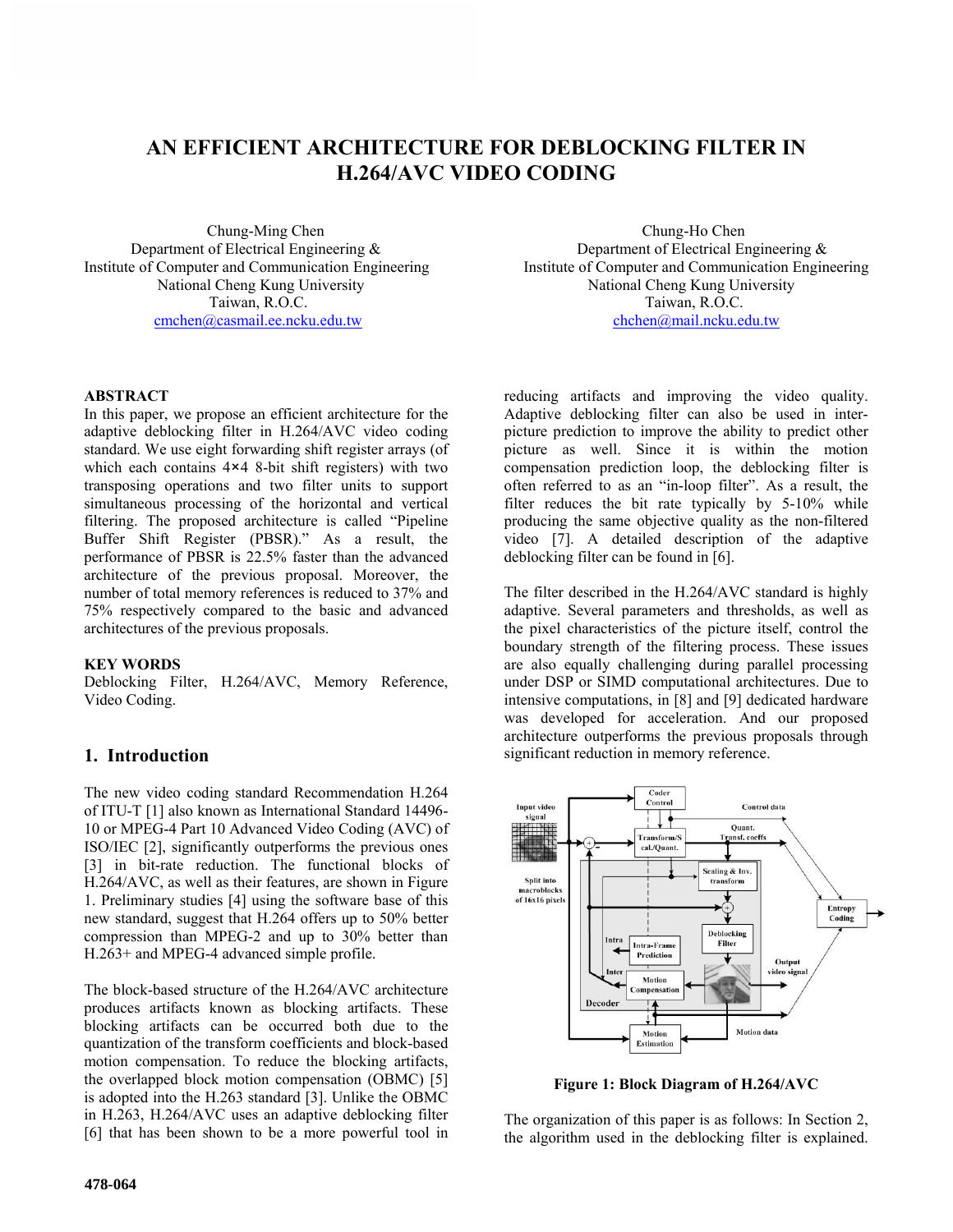Section 3 illustrates the block diagram of the proposed architecture and functionality of each module. Section 4 shows the simulation results. Finally, conclusion is presented in Section 5.

# **2. The Algorithm of Deblocking Filter**

For each luminance macroblock, the left-most edge of the macroblock (V1, V2, V3, and V4) is filtered first, followed by the other three internal vertical edges from left to right. Similarly, the top edge of macroblock (H17, H18, H19, and H20) is filtered first, followed by the other three internal horizontal edges from top to bottom. Chrominance filtering follows a similar order in each direction for each 8x8 chrominance macroblock as shown in Figure 2 ("V" denotes a vertical edge and "1" the first block cycles while "H" denotes a horizontal edge and "17" the seventeenth block cycle).



**Figure 2: Processing Order of Standard 3. Proposed Architecture** 

On the sample processing level, sample value and quantization parameter threshold can turn on/off the filtering for each individual sample. For example, Figure 3 illustrates the principle of the deblocking filter using a one-dimensional visualization of a block edge in a typical situation where the filter would be turned on. Whether the samples p0 and q0 as well as p1 and q1 are filtered is determined by using the quantization parameter (QP), dependent threshold  $\alpha(QP)$ , and  $\beta(QP)$ . Thus filtering of p0 and q0 only takes place if each of the following condition is satisfied:

1. Bs  $!= 0$ 

2.  $|p0 - q0| < \alpha(QP)$ 

3.  $|p1 - p0| < \beta(QP)$  and  $|q1 - q0| < \beta(QP)$ .

Where the  $\beta$ (OP) is considerably smaller than  $\alpha$ (OP). Hence, filtering of p1 or q1 take place if the corresponding condition below is satisfied:

 $|p2-p0| < \beta(QP)$  or  $|q2-q0| < \beta(QP)$ 

The dependency of  $\alpha$  and  $\beta$  on the quantization parameter, link the strength of filtering to general quality of the reconstructed picture prior to filtering. For small quantization values, the thresholds both become zero, and filtering is effectively turned off altogether.



**Figure 3: Principle of Deblocking Filter** 

The basic idea is that if a relatively large absolute difference between samples near a block boundary is estimated, it is quite likely to be a blocking artifact and should therefore be smoothed. However, if the amplitude of that difference is so large that it can no longer be explained an artifact produced by the quantization and motion compensation, the edge is more likely to be the actual behavior of the source picture and should not be filtered.

### **3.1 Edge Filtering Operation**

The complexity of H.264/AVC deblocking filter is mainly due to two reasons. The first one is the need of highly adaptive filtering, which requires several conditional processing on each block edges and sample levels. As the described in the previous section, the threshold value of  $\alpha$ and β, the table-derived operations, and edge filtering operation are known to be very time consuming. These issues are also equally challenging during parallel processing under DSP or SIMD computational architectures. Therefore, we propose an efficient filtering unit that combines these parameters into edge filter to accelerate the horizontal and vertical filtering on the boundary of two adjacent basic 4x4 blocks as shown in Figure 4. The filtering operation is performed when previous content activity check is satisfied. The filtering operation can be divided into two modes. A special mode of filtering that allows for stronger filtering is applied when Bs is equal to 4 (Luma4 and Chroma4). The others are standard mode of filtering with Bs parameter from 1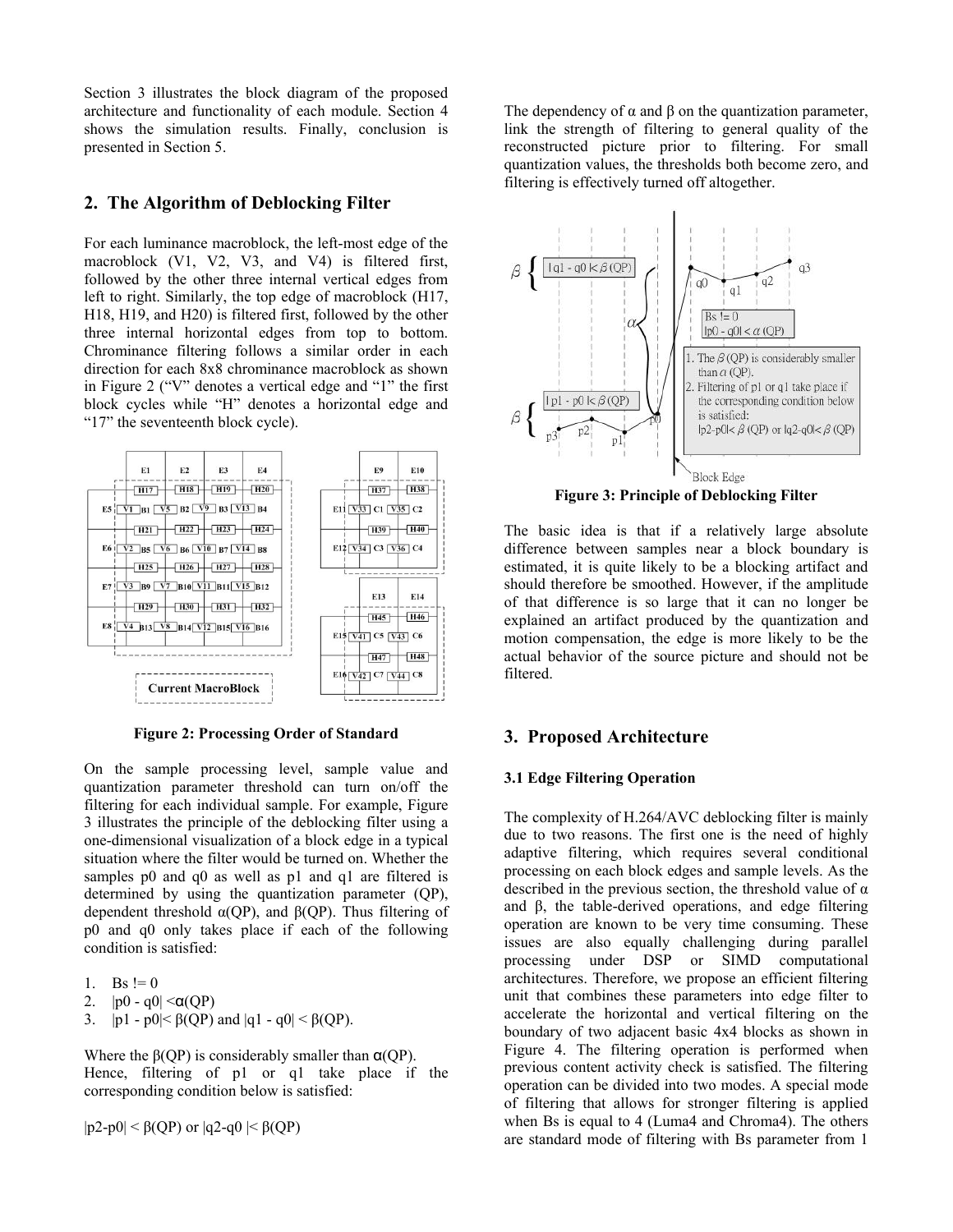to 3 (Luma3\_1 and Chroma3\_1). The chrominance is the same as luminance.



**Figure 4: Edge Filtering Architecture**

Another reason for the high complexity is the small block size employed for residual coding in the H.264/AVC video coding algorithm. With the 4x4 blocks and a typical filter length of 2 samples in each direction, each sample in a picture must be loaded/stored from/to memory 4 times; either to be modified or to determine if the neighboring samples will be modified. In order to reduce the numbers of memory reference and accelerate the overall system performance, we propose another efficient architecture as shown in Figure 5, which can perform simultaneous processing of horizontal and vertical filtering and reduce the number of access time of each block to one.

### **3.2 Alternative Processing Order**

Our architecture utilizes an alternative processing order, which allows the simultaneous processing of horizontal and vertical filtering as shown in Figure 6. The processing order begins from V1 to V2 ("V" denotes a vertical edge and "1" the first block cycle). And then at the third block cycle, the vertical edge V3 and horizontal edge H3 ("H" denotes a horizontal edge and "3" the third block cycle) are simultaneously processed. Then V4, H4 follows, so on and so forth. This processing order enables concurrent horizontal and vertical filtering to reduce memory access by reusing data through forwarding in the PBSR arrays.

### **3.3 Components of the Proposed Architecture**

There are three major functions in our proposed architecture PBSR. The first component is the Shift Operation Array. There are eight forwarding shift register arrays in our proposed architecture (for example, Array1, 2, 4, 5, 6, 7, 8, and 9). Each array has four entries which contain 4 processed samples. The shift direction is as shown in Figure 5. The second function of our proposed architecture is the transposing operation as shown in Figure 5. The Array3 and Array10 latched the 4x4 block sample values that are transposed from Array 2 and Array9 respectively. And the final important functions are the horizontal and vertical filter units. The operation of these components is described in details below.



**Figure 5: Proposed Architecture PBSR**



**Figure 6: Alternative Processing Order** 

**Horizontal Filter Unit:** The function of horizontal filter is to filter the vertical edge across the boundary of the two adjacent blocks. The detailed design of the edge filter is based on [6]. The input parameters to this function are as follows.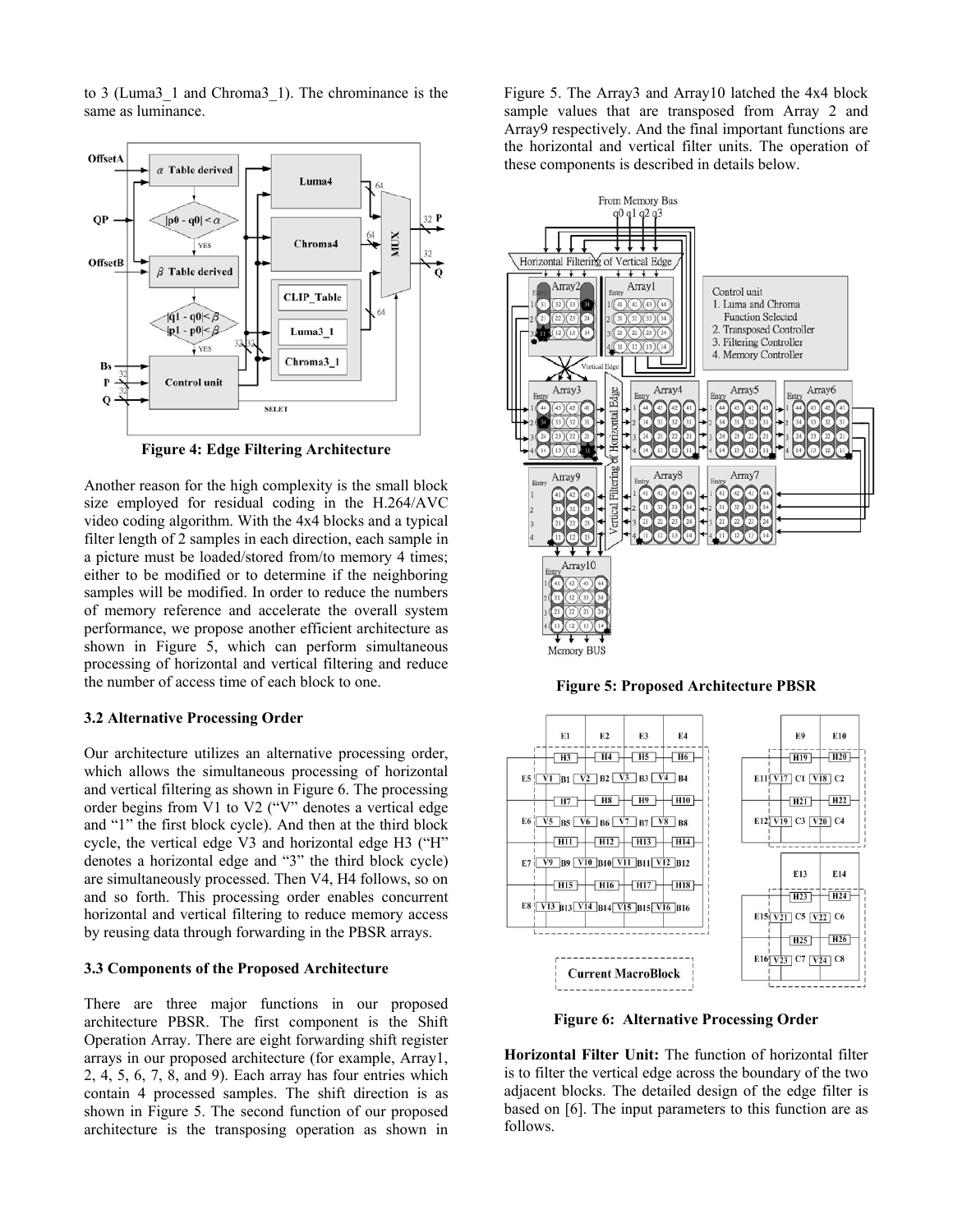- A set of samples which denoted  $q0$ ,  $q1$ ,  $q2$ , and  $q3$ are transferred from the memory bus.
- Another set of samples which denoted p0, p1, p2, and p3 are shifted from the fourth entry of Array1 which has just completed the first horizontal filtering.
- Other input values are filtering parameter, such as boundary strength (Bs), quantization parameter (QP), α, and β offset (Offset A and Offset B).

With horizontal filtering, each basic 4x4 block needs to be filter. filtered two times across the vertical edge of the left and right boundary of the current basic 4x4-block. Similarly, the first reference denoted q samples (which are transmitted from the memory bus) and the second reference denoted p samples (which are shifted from the fourth entry of Array1) as shown in Figure 5.

**Vertical Filter Unit:** The function of vertical filter is to filter the horizontal edge across the boundary of two adjacent blocks. The input parameters of vertical filter unit are the same as horizontal filter unit, except for the q samples which are shifted from Array3 and the p samples which are shifted from Array8.

**The Transposed Unit:** Those filtered samples of Array2 are transposed and latched into Array3 at the fourth cycle of the block cycles as shown in Figure 7. The function of Array10 is the same as Array3 except it latches the filtered samples from Arrar9.





**Memory Interface:** There are two 32-bit memory data **4.1 Memory Reference** buses for the proposed architecture. One data bus is used to input unfiltered samples from memory to PBSR. The other is used to output filtered samples from PBSR to memory.

**Parameter Interface:** Parameters used in adaptive deblocking filtering are transmitted from memory to the horizontal and vertical filter respectively. These parameters include boundary strength (Bs) and average quantization parameter (QP) for edge level adaptive, OffsetA and OffsetB for slice level adaptive.

**Control Unit:** The control unit has two major functions. The first is that it exactly controls the data flow. The other provides correct parameters to the horizontal and vertical

### **3.4 Data Flow**

The data flow of the proposed architecture is shown in Table 1. Initially, assume that the blocks of E1, E2, E3, E4, and E5 are processed in Array6, Array5, Array4, Array3, and Array1 respectively. In the first blockfiltering cycle (1 block-filtering cycle  $=$  4 clock cycles), the sample values of current 4x4-block B1 are transmitted from memory to PBSR and filtered with block E5 by the horizontal filter. In next block-filtering cycle, the current block B1 is filtered with B2 by the horizontal filter. In the third block-filtering cycle, the proposed architecture PBSR can simultaneously process horizontal filtering of vertical edge V3 (the boundary of block B1 and B2) and vertical filtering of horizontal edge H3 (the boundary of block E1 and B1). In the eighth block-filtering cycle, the vertical filtering of horizontal edges (boundary of bock B1 and B5) are performed as shown in Figure 8. Finally, PBSR writes the block B1 to memory at the ninth blockfiltering cycle.

| <b>State</b>       | <b>Block-Filtering Cycle</b> |                |                |                |                |                |                |           |
|--------------------|------------------------------|----------------|----------------|----------------|----------------|----------------|----------------|-----------|
|                    | 0                            |                | 2              | 3              | 4              | 5              | 6              | 7         |
| Array              | E5                           | B1             | B <sub>2</sub> | B <sub>3</sub> | B4             | E5             | B5             | B6        |
| Array2             | E4                           | E5             | B1             | B <sub>2</sub> | B <sub>3</sub> | B <sub>4</sub> | E <sub>5</sub> | <b>B5</b> |
| Array <sub>3</sub> | E4                           | E5             | B1             | B <sub>2</sub> | B <sub>3</sub> | B <sub>4</sub> | E5             | <b>B5</b> |
| Array4             | E3                           | F4             | E5             | B1             | B <sub>2</sub> | B <sub>3</sub> | B <sub>4</sub> | E5        |
| Array <sub>5</sub> | E <sub>2</sub>               | E3             | E <sub>4</sub> | E5             | B1             | B <sub>2</sub> | B <sub>3</sub> | <b>B4</b> |
| Array <sub>6</sub> | E1                           | E <sub>2</sub> | E3             | E4             | E5             | B1             | B <sub>2</sub> | B3        |
| Array7             |                              | E1             | E <sub>2</sub> | E3             | E4             | E5             | B1             | <b>B2</b> |
| Array <sub>8</sub> |                              |                | E1             | E <sub>2</sub> | E3             | E4             | E <sub>5</sub> | B1        |
| Array9             |                              |                |                | E1             | E <sub>2</sub> | E3             | E <sub>4</sub> | E5        |
| Array10            |                              |                |                | E1             | E <sub>2</sub> | E3             | E4             | E5        |
| <b>MEM</b>         |                              |                |                |                | E1             | E2             | E3             | E4        |

**Table 1: Data Flow in the PBSR**

As ITU-T recommendation [1], an adaptive filtering shall be applied to all 4x4 block edges of a picture, except for the edges at the boundary of the picture. Therefore, most of 4x4 blocks need to be filtered 4 times with the adjacent